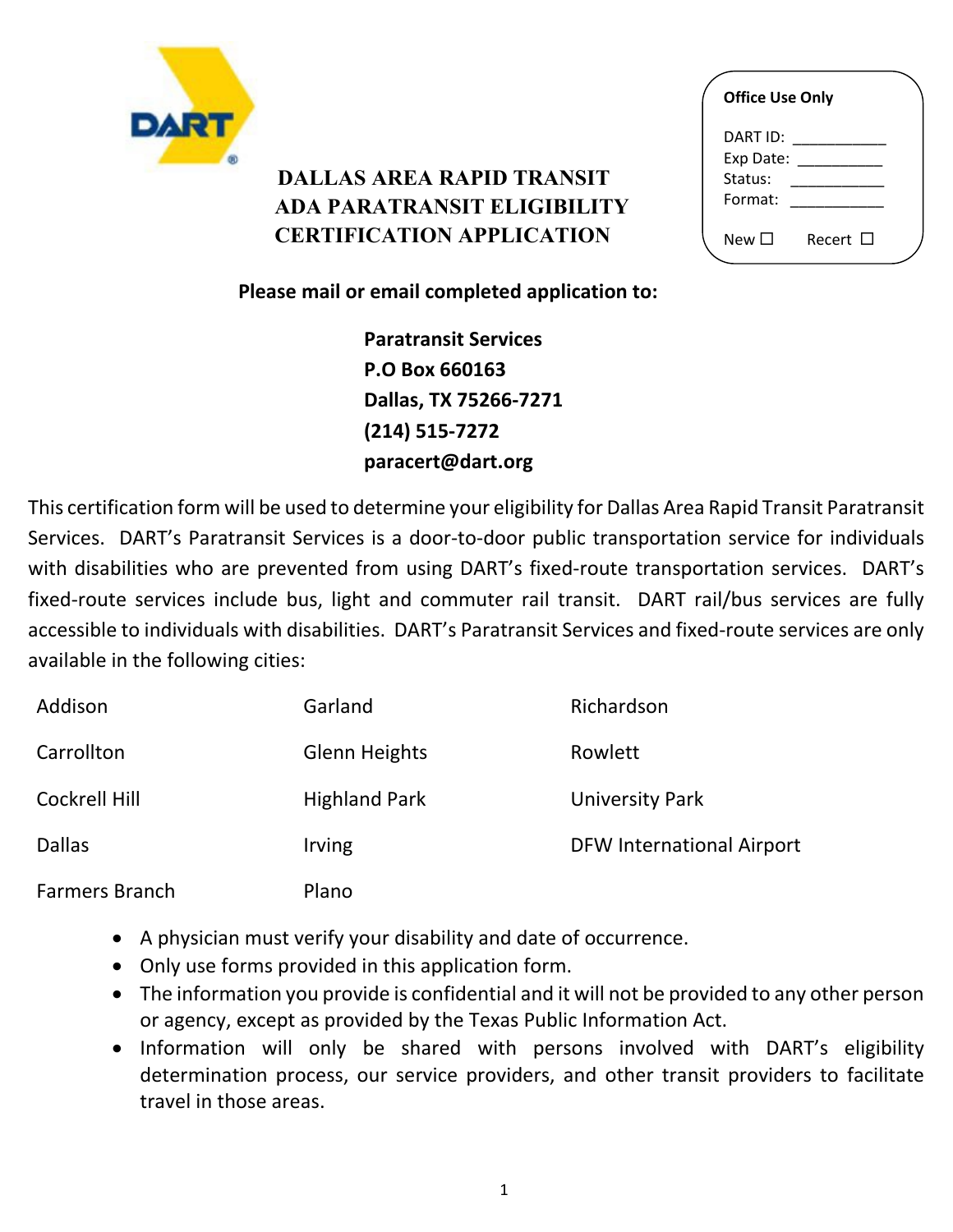**PART I – General Information to be completed by applicant (Please print or type)**

| <b>Last Name</b>             | <b>First Name</b>                                              | Mid. Initial                                                                 | Date of Birth                   |  |
|------------------------------|----------------------------------------------------------------|------------------------------------------------------------------------------|---------------------------------|--|
| Female/Male                  |                                                                |                                                                              | <b>Email Address</b>            |  |
| <b>Street Address</b>        | <b>Building/Apt No</b>                                         |                                                                              | <b>Apartment Name/Gate Code</b> |  |
| <b>City or Town</b>          | <b>State</b>                                                   | Zip                                                                          |                                 |  |
| <b>Home Phone</b>            | <b>Work Phone</b>                                              |                                                                              | <b>Cell Phone</b>               |  |
|                              | If you have a Paratransit I.D. Card please provide I.D. number |                                                                              |                                 |  |
| In case of emergency notify: |                                                                |                                                                              |                                 |  |
| <b>Name</b>                  | Relationship                                                   | <b>Home Phone</b>                                                            | <b>Work or Cell Phone</b>       |  |
| <b>Address</b>               | City                                                           | <b>State</b>                                                                 | Zip                             |  |
|                              | PART II - Information on disability and mobility equipment     |                                                                              |                                 |  |
|                              |                                                                | How does your disability prevent you from using DART's bus or rail services? |                                 |  |